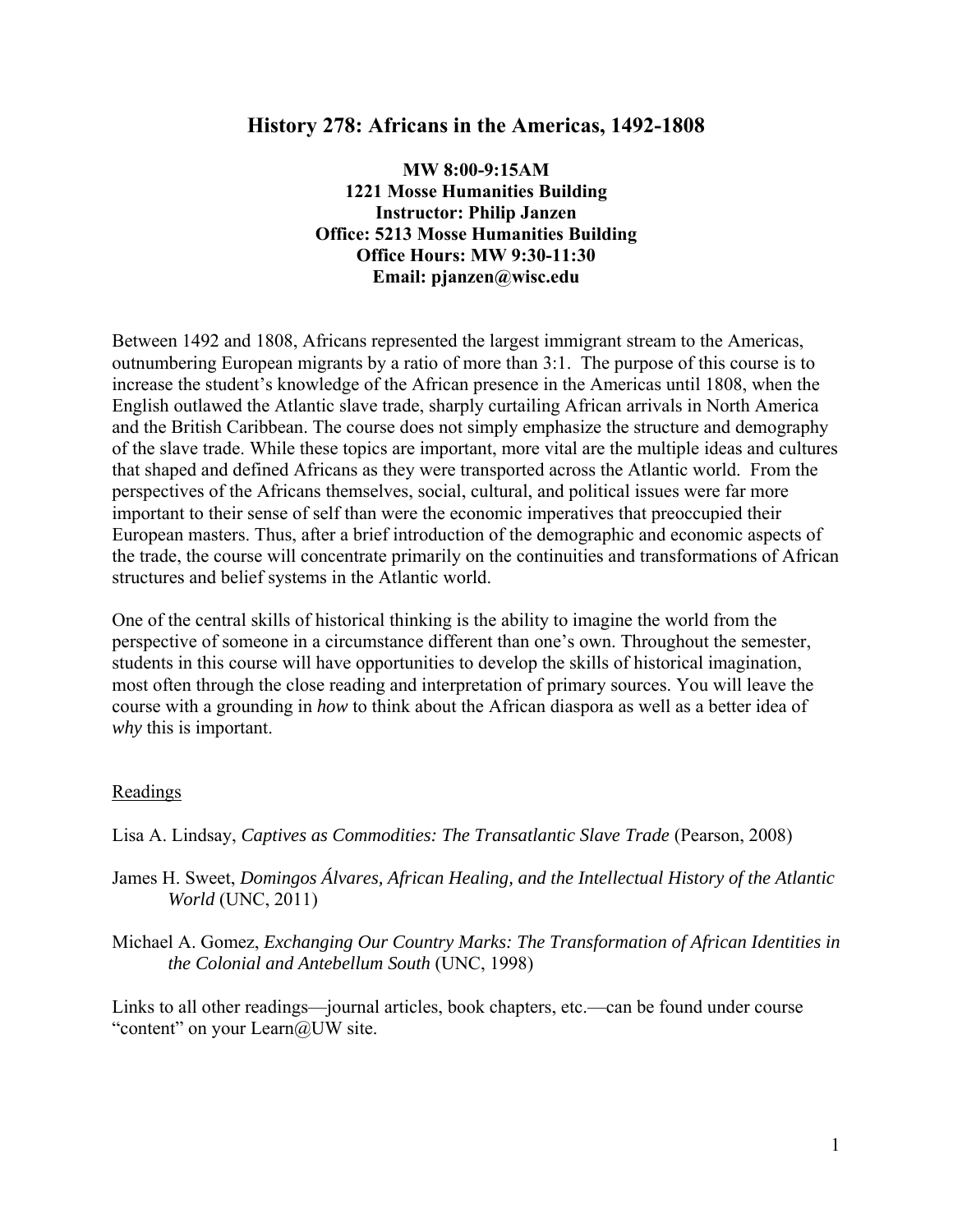# Procedures and Requirements

The course will consist of lectures and informal class discussions. Students will be expected to attend every class session and to participate actively in discussions. Exam questions will come directly out of lectures AND assigned readings. Not everything in the readings will be discussed in class, however, so it is essential that students complete ALL of the assigned readings.

Students will be expected to have read all of the week's readings BEFORE class meetings. Thus, readings for Week 2 should be completed BEFORE Monday January 23. You should be prepared to respond to the questions raised on the syllabus for each week's readings.

There will be five evaluations. Below are the dates and their percentage of your final grade:

| 1. Map Quiz                   | $01/30$ $(5\%)$ |                    |
|-------------------------------|-----------------|--------------------|
| 2. Primary Source Analysis I  |                 | $02/20$ $(17.5\%)$ |
| 3. Midterm Exam               |                 | $03/15$ $(30\%)$   |
| 4. Primary Source Analysis II |                 | $04/24$ $(17.5\%)$ |
| 5. Final Exam                 |                 | $05/10$ $(30\%)$   |

A: 94-100 AB: 88-93 B: 83-87 BC: 77-82 C: 72-76 D: 66-71 F: 65 and below

Late assignments will lose one letter grade per day and will not receive feedback. For example, if you submit your first primary source analysis paper on February 21, one day late, an "A" paper will automatically become an "AB" paper, and so on. Contact me PRIOR to the due dates if you require an extension for medical reasons, family reasons, etc.

Instructions for the two primary source analysis papers can be found on pages 9-10 of this syllabus. The midterm exam will be in class on Wednesday March 15. The final exam is scheduled for May 10 at 5:05 pm.

# Need Help?

If you have questions about the course or assignments, please first consult the syllabus. If you still have questions, you may contact me by email or come to my office hours. If you do contact me by email, use your @wisc.edu email address and adhere to professional email etiquette. I will do my best to respond within one business day.

### Academic Honesty

Plagiarism is a very serious offense that can pose a real threat to your success and to the integrity of our broader learning community. I will strictly enforce the university policies on academic honesty. Ignorance about definitions of plagiarism will not be an acceptable excuse. If you are unsure of the rules about plagiarism, come see me or check here: http://writing.wisc.edu/Handbook/QPA\_plagiarism.html

### **Disability**

Disability guidelines for course accommodations may be found at the UW McBurney Disability Resource Center site: http://www.mcburney.wisc.edu/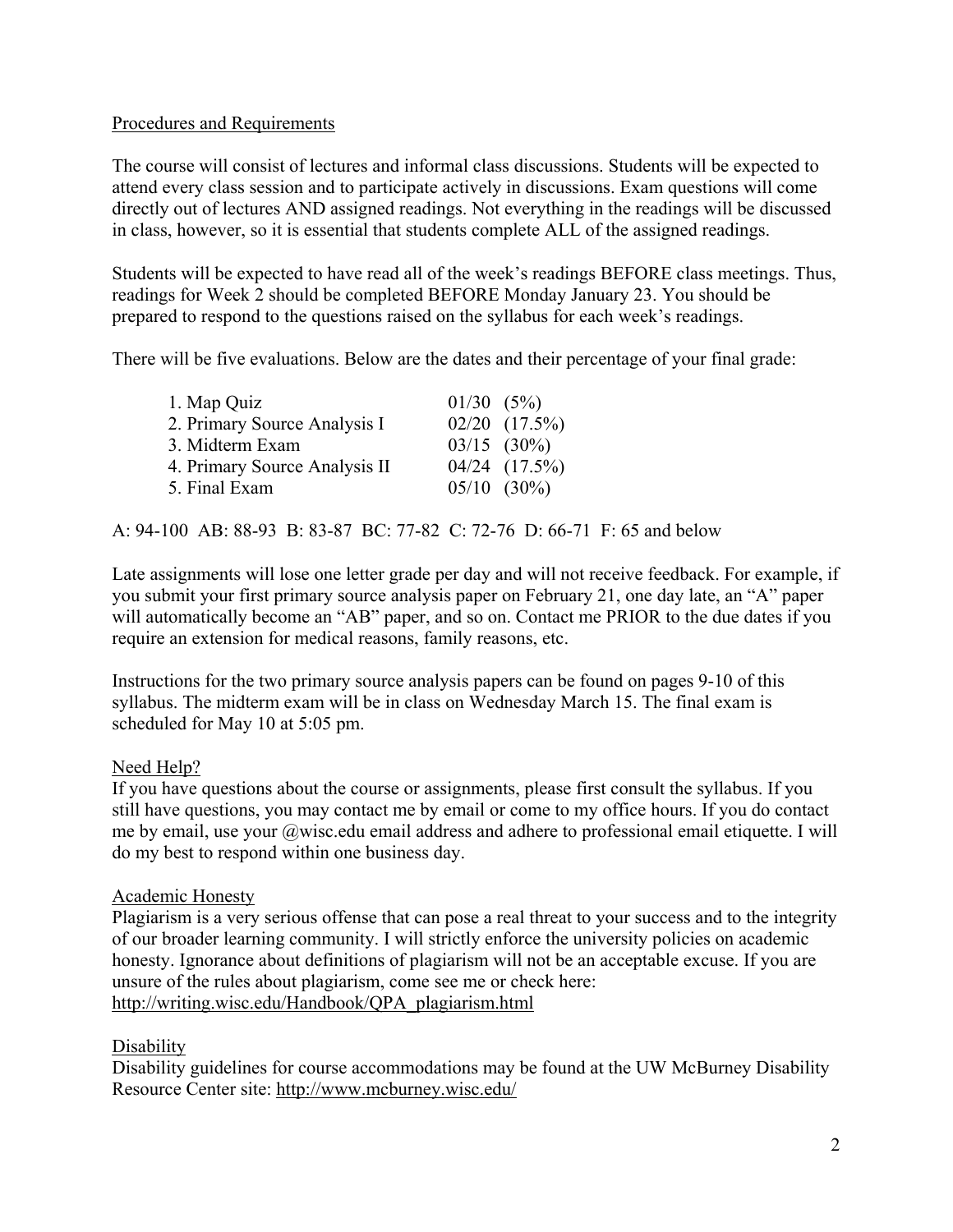# Course Schedule

| Week 1        | <b>Introduction to the Course</b>                                                                                                                                                                                                                                                                                                                                               |
|---------------|---------------------------------------------------------------------------------------------------------------------------------------------------------------------------------------------------------------------------------------------------------------------------------------------------------------------------------------------------------------------------------|
| 1/18          | Lecture: Review Syllabus and Defining the African Diaspora                                                                                                                                                                                                                                                                                                                      |
| Week 2        | <b>Slavery and Economy in Africa</b>                                                                                                                                                                                                                                                                                                                                            |
|               | <b>Reading:</b> Lindsay, Captives as Commodities, 54-83; John K. Thornton,<br>"Slavery and African Social Structure," in Africa and Africans in the<br>Making of the Atlantic World, 1400-1800 (Cambridge, 1998): 72-97.                                                                                                                                                        |
| $1/23 - 1/25$ | Lectures: African slavery and economies before European arrivals;<br>Senegambia, Bight of Benin                                                                                                                                                                                                                                                                                 |
|               | Did the Atlantic slave trade transform African forms of slavery? How? Was<br>European trade destructive to African societies? How? Why?                                                                                                                                                                                                                                         |
| Week 3        | The Rise of African Slavery in the Americas: Why Africans?                                                                                                                                                                                                                                                                                                                      |
|               | <b>Reading:</b> Lindsay, Captives as Commodities, 22-53; James H. Sweet, "The<br>Iberian Roots of American Racist Thought," William and Mary Quarterly<br>LIV (1997), 1-24. James Sweet, "The Hidden Histories of African Lisbon,"<br>in Jorge Canizares, Matt Childs, and James Sidbury, eds. The Black Urban<br>Atlantic in the Age of the Slave Trade (Penn, 2013), 233-247. |
| $1/30 - 2/1$  | Lectures: European background to the Atlantic slave trade; Fifteenth-<br>century European slavery                                                                                                                                                                                                                                                                               |
|               | Video: "The African Americans: Many Rivers to Cross. Episode 1: The<br>Black Atlantic (1500-1800)"                                                                                                                                                                                                                                                                              |
|               | Why African labor? Or, why didn't Europeans do their own work? Was the<br>decision to enslave Africans in the Americas purely an economic one? Were<br>Europeans culturally predisposed to seeing Africans as "outsiders"? How?<br>Did race play any role in this? Did Europeans themselves ever become<br>"Africanized"? How?                                                  |
|               | MAP QUIZ IN CLASS ON MONDAY 1/30                                                                                                                                                                                                                                                                                                                                                |
| Week 4        | <b>Enslavement, the Middle Passage, and the Politics of the Slave Trade</b>                                                                                                                                                                                                                                                                                                     |
|               | Reading: Lindsay, 84-111; Stephanie Smallwood, "Turning African<br>Captives into Atlantic Commodities," in Saltwater Slavery: A Middle<br>Passage from Africa to American Diaspora (Harvard, 2007): 33-64; Linda                                                                                                                                                                |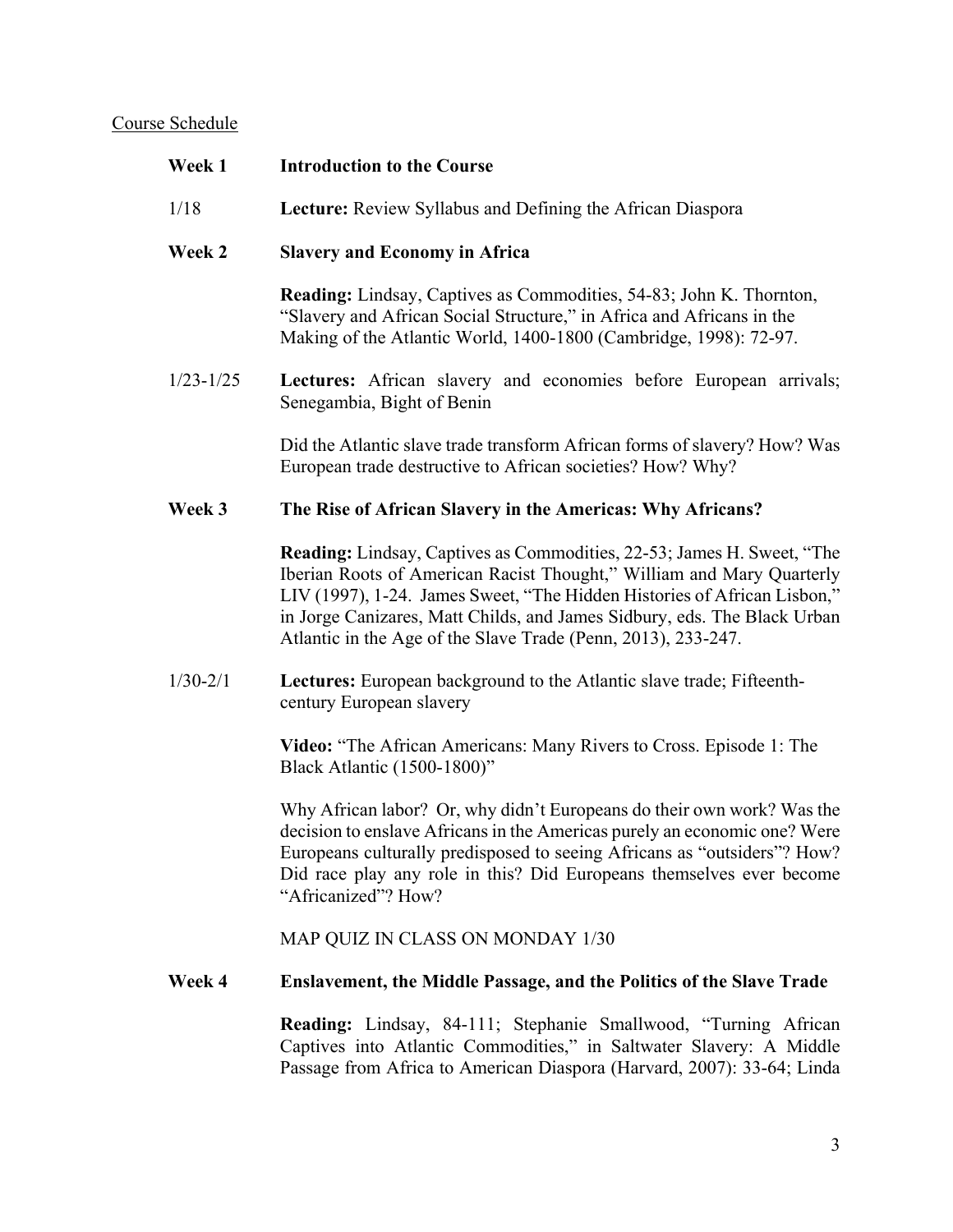Heywood, "Queen Njinga Mbandi Ana de Sousa of Ndongo/Matamba," in McKnight and Garofalo, 38-51

2/6-2/8 **Lectures:** Who is to blame for the Trans-Atlantic Slave Trade? And does it matter? Social death? Reparations?

**Video:** "Wonders of the African World: The Slave Coasts"

Students should consider the following questions in response to the video: How does Gates approach the issue of slavery in Africa, before and during the era of the Trans-Atlantic trade? What are Gates' biases? Who is the implied audience for the video? Based on your understanding of African history leading up to the Atlantic slave trade, is Gates' rendering of African history balanced/accurate? Using earlier readings, assess Gates as a historian.

### **Week 5 Primary Sources and the Atlantic Slave Trade**

**Reading:** Look at www.slavevoyages.org ; Olaudah Equiano, "Chapter 2," in The Interesting Narrative of the Life of Olaudah Equiano at: http://docsouth.unc.edu/neh/equiano1/equiano1.html#p45

Vincent Carretta, "Olaudah Equiano or Gustavus Vassa? New Light on an Eighteenth-Century Question of Identity," Slavery and Abolition, 20, 3 (December 1999), 96-105; Paul Lovejoy, "Autobiography and Memory: Gustavus Vassa, alias Olaudah Equiano, the African," Slavery and Abolition 27 (2006): 317-347.

2/13-2/15 **Lectures:** Introduction to "The Transatlantic Slave Trade Database." Trade Patterns, Middle Passage. Equiano baptismal record and other similar sources. Burney historical newspapers and explanation of Primary Source Analysis I assignment.

### **Week 6 Africans in the Markets of the Atlantic**

**Reading:** Stuart Schwartz, "Sugar Plantation Labor and Slave Life," in Slaves, Rebels, and Peasants (Illinois, 1992), 39-63; William Dusinberre, "Mothers and Children," in Them Dark Days: Slavery in the American Rice Swamps (Georgia, 2000): 235-247; Vincent Brown, "Social Death and Political Life in the Study of Slavery," The American Historical Review 114 (2009): 1231-1249.

2/20-2/22 **Lectures:** Worlds of Labor; urban and rural; comparisons of case studies in Jamaica, South Carolina, Brazil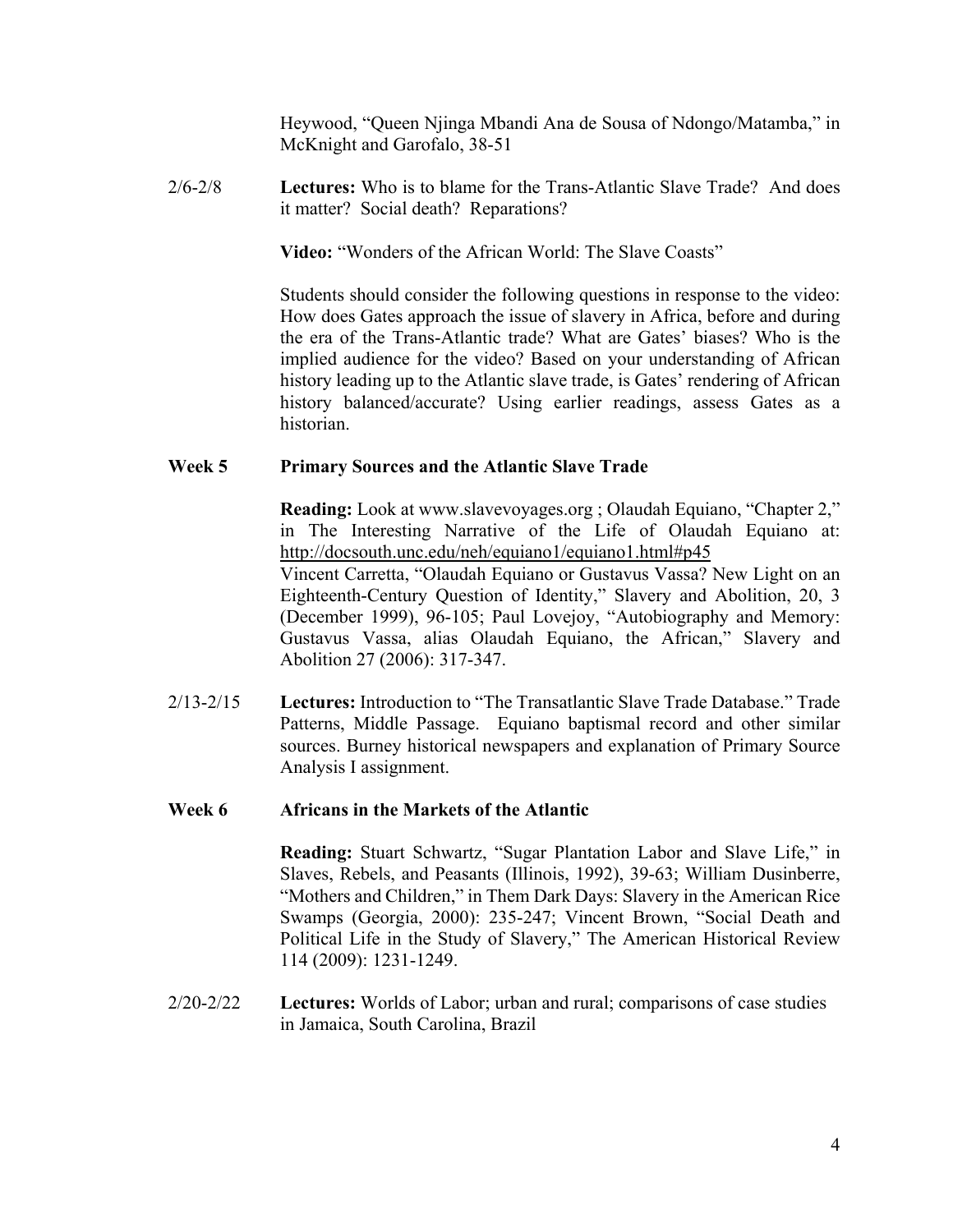To what extent were slave lives defined by the market and by work? How prevalent were disease, death, and social alienation? Did slaves generally suffer "social death"?

PRIMARY SOURCE ANALYSIS I DUE IN CLASS ON MONDAY 2/20

# **Week 7 Gender and Sexuality in Africa and the Diaspora**

**Reading:** Hilary McD Beckles, "Female Enslavement and Gender Ideologies in the Caribbean," in Paul E. Lovejoy, ed., Identity in the Shadow of Slavery (Continuum, 2000), 163-182; James H. Sweet, "Mutual Misunderstandings: Gesture, Gender, and Healing in the African Portuguese World," Past and Present 203 Supplement 4 (2009): 128-143; Sue E. Houchins and Baltasar Fra-Molinero, "The Saint's Life of Sister Chicaba," in McKnight and Garofalo, 214-239.

2/27-3/1 **Lectures:** Gender and Sexuality in Africa and the Diaspora. Male and female roles, importance of women, various gender expressions; motherhood

> How were African ideas about gender challenged by enslavement in the Americas? How did Europeans ignore their own gender conventions in their application of African slavery?

# **Week 8 Kinship, Lineage, and Family**

**Reading:** James Sweet, "Defying Social Death: The Multiple Configurations of African Slave Family in the Atlantic World," William and Mary Quarterly 70 (2013): 251-272; Walter Hawthorne, "Being now, as it were, one family": Shipmate bonding on the slave vessel Emilia, in Rio de Janeiro and throughout the Atlantic world," Luso-Brazilian Review 45 (2008): 53-77; Nicole von Germeten, "Juan Roque's Donation of a House to the Zape Confraternity, Mexico City, 1623," in McKnight and Garofalo, 83-104.

3/6-3/8 **Lectures:** Kinship and Lineage in Africa and the Americas; Kinship webs, ship mates, runaway communities; warrior societies and secret societies

> How useful is the concept of "family" in understanding the interior lives of African slaves in the Americas?

# **Week 9 Review and Midterm Exam**

- 3/13 Review for Midterm Exam
- 3/15 MIDTERM EXAM IN CLASS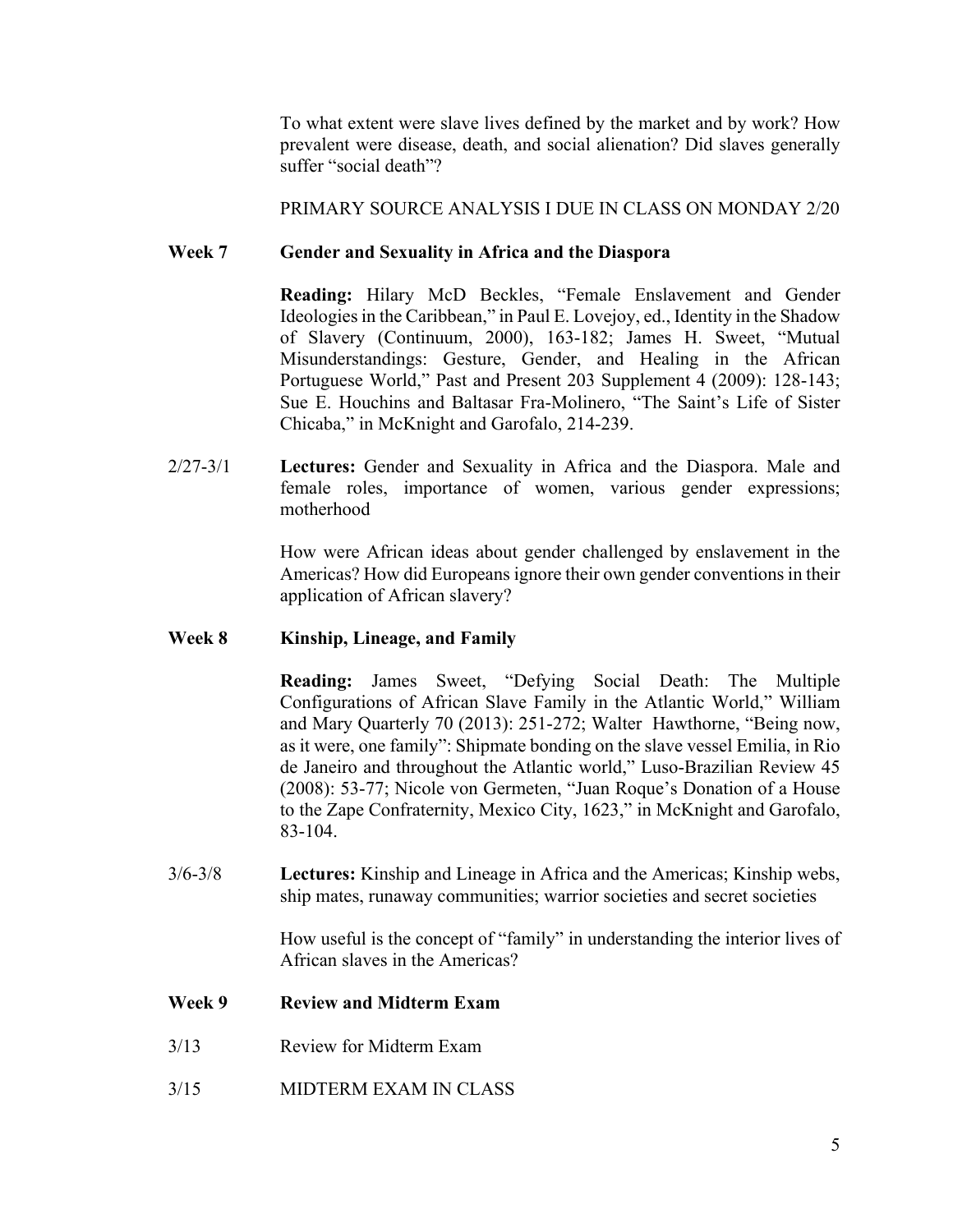## 3/20-3/22 SPRING BREAK – NO CLASS

### **Week 10 Spirituality, Religion, and Healing in Africa**

**Reading:** Sweet, *Domingos Álvares*, chapters 2-5

3/27-3/29 **Lectures:** What is religion? How does one distinguish religion from "spirituality"? Pre-European examples: Senegambia (Islam?), Bight of Benin (vodun), Central Africa (nature, ancestors).

**Video:** "A Reasonable Man"

 How does one characterize the religious beliefs of Africans in zones of enslavement? Were there any "pure" or orthodox ideologies?

### **Week 11 African Healing in the Diaspora**

**Reading:** Sweet, *Domingos Álvares*, chapters 6-10

4/3-4/5 **Lectures:** Transformations in African Healing in Brazil, St. Domingue, and New York: Calundu, Calenda, Lundu, Batuque, Candomble, Ring Shout

> How did African healing change from Africa to the Americas? What was gained? What was lost? How might one best characterize slave resistance in Brazil? Was it covert, overt, some combination of the two? Where does slave resistance begin and end? Was everything resistance? What is intellectual history? Did Africans make contributions to the intellectual history of the modern world? How?

# **Week 12 African Contributions to Runaway Communities, Rebellions, and Revolution: Haiti**

**Reading:** John Thornton, "'I am the Subject of the King of Congo': African Political Ideology and the Haitian Revolution," Journal of World History 4 (1993): 181-214; Michel Rolph Trouillot, "An Unthinkable History: The Haitian Revolution as a Non-Event," in Trouillot, Silencing the Past (Beacon, 1995): 70-107; Kathryn Joy McKnight, "Elder, Slave, and Soldier: Maroon Voices from the Palenque del Limón, 1634," in McKnight and Garofalo, 64-81.

4/10-4/12 **Lectures:** Runaways, Maroons, and Rebels: From Santo Domingo to Haiti (Yanga, Benkos Bioho, Cudjoe, Palmares, etc.). Haitian Revolution. Film Clip from "Quilombo."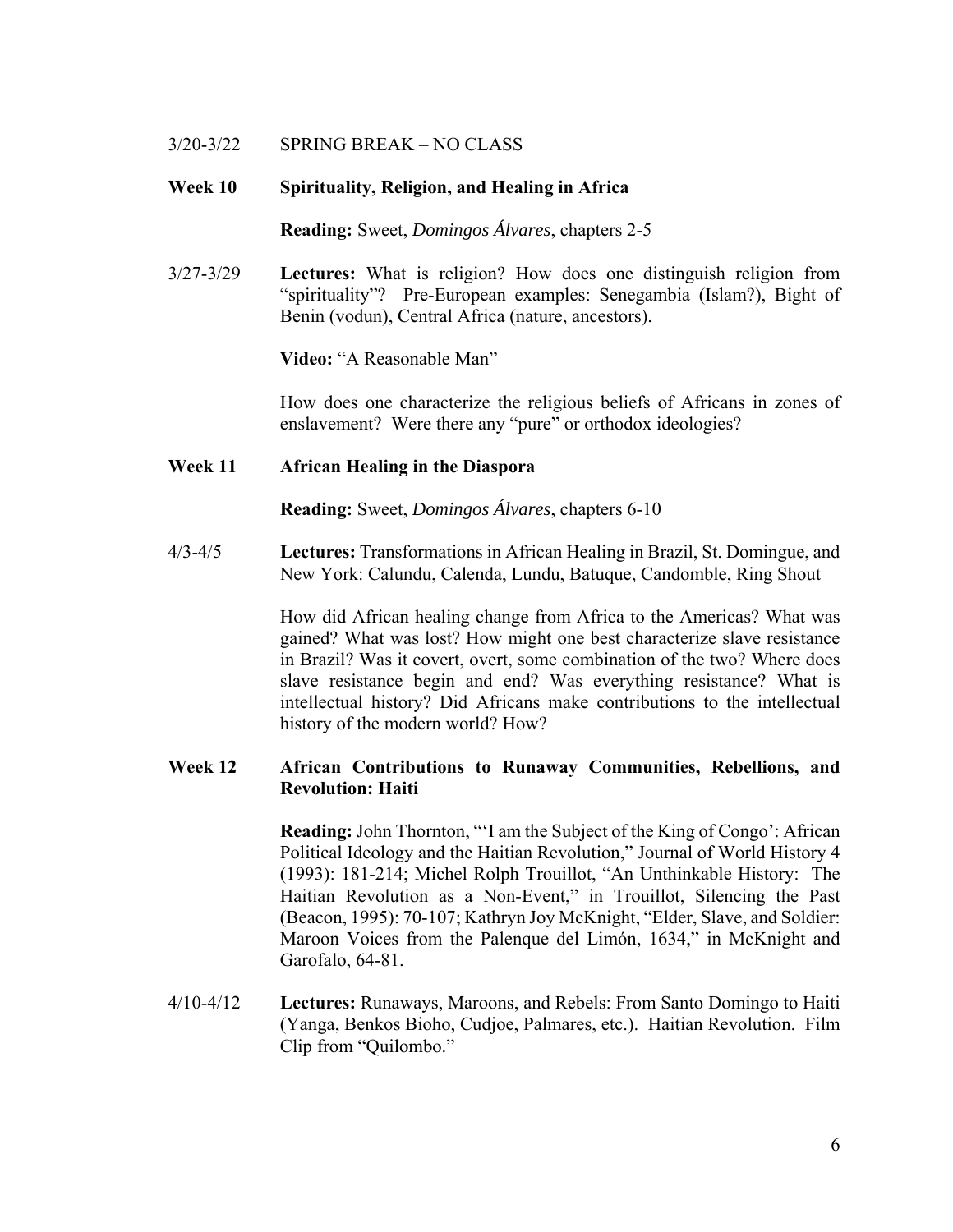How should we assess peace treaties signed by African runaway communities, esp. when they often agreed to return future runaways? How important was the African influence on the Haitian Revolution, particularly compared to American and French influences of "equality, liberty, and fraternity"? How should we assess the return to subsistence farming in the aftermath of the Haitian Revolution? What does Trouillot mean when he describes the Haitian Revolution as a "non-event"?

#### **Week 13 Islam, Language, Names, and Oral Traditions**

**Reading:** Gomez, *Exchanging Our Country Marks*, 59-87 and 154-185; Olabiyi Yai, "Texts of Enslavement: Fon and Yoruba Vocabularies from Eighteenth- and Nineteenth-Century Brazil," in Paul E. Lovejoy, ed. *Identity in the Shadow of Slavery* (Continuum, 2000): 102-112.

4/17-4/19 **Lectures:** Islam in the African Diaspora: Portugal, Santo Domingo, Peru, Salvador, and the US. Language diffusion, name shifting, and oral traditions. African language vocabularies, dictionaries, etc.

**Audio:** WPA narratives: "Remembering Slavery"

 Islamic diaspora or African diaspora? Was Islam divisive in slave communities? How important was language in the maintenance of culture, history, and tradition? What were the psychological impacts of losing language and names? To what extent were Africans able to maintain elements of language and oral tradition?

### **Week 14 Social Hierarchies: Africans v. African Americans**

**Reading:** Gomez, *Exchanging Our Country Marks*, 186-243

4/24-4/26 **Lectures:** Differential Treatments of Africans and African Americans— Work, Manumission, Marriages. Freedmen? Frank Tannenbaum, the Church, and Manumission.

> Was there a strict social hierarchy in slave communities of the Americas? Did this hierarchy differ across time and space? How? Was the hierarchy sharper in North America, Latin America, the Caribbean? Why?

> PRIMARY SOURCE ANALYSIS II DUE IN CLASS ON MONDAY 4/24

#### **Week 15 Africans Become African Americans: The Processes of Creolization**

**Reading:** Gomez, *Exchanging Our Country Marks*, 244-292; David Wheat, "A Spanish Caribbean Captivity Narrative," in McKnight and Garofalo, 195-213; Sidney Mintz and Richard Price, The Birth of African American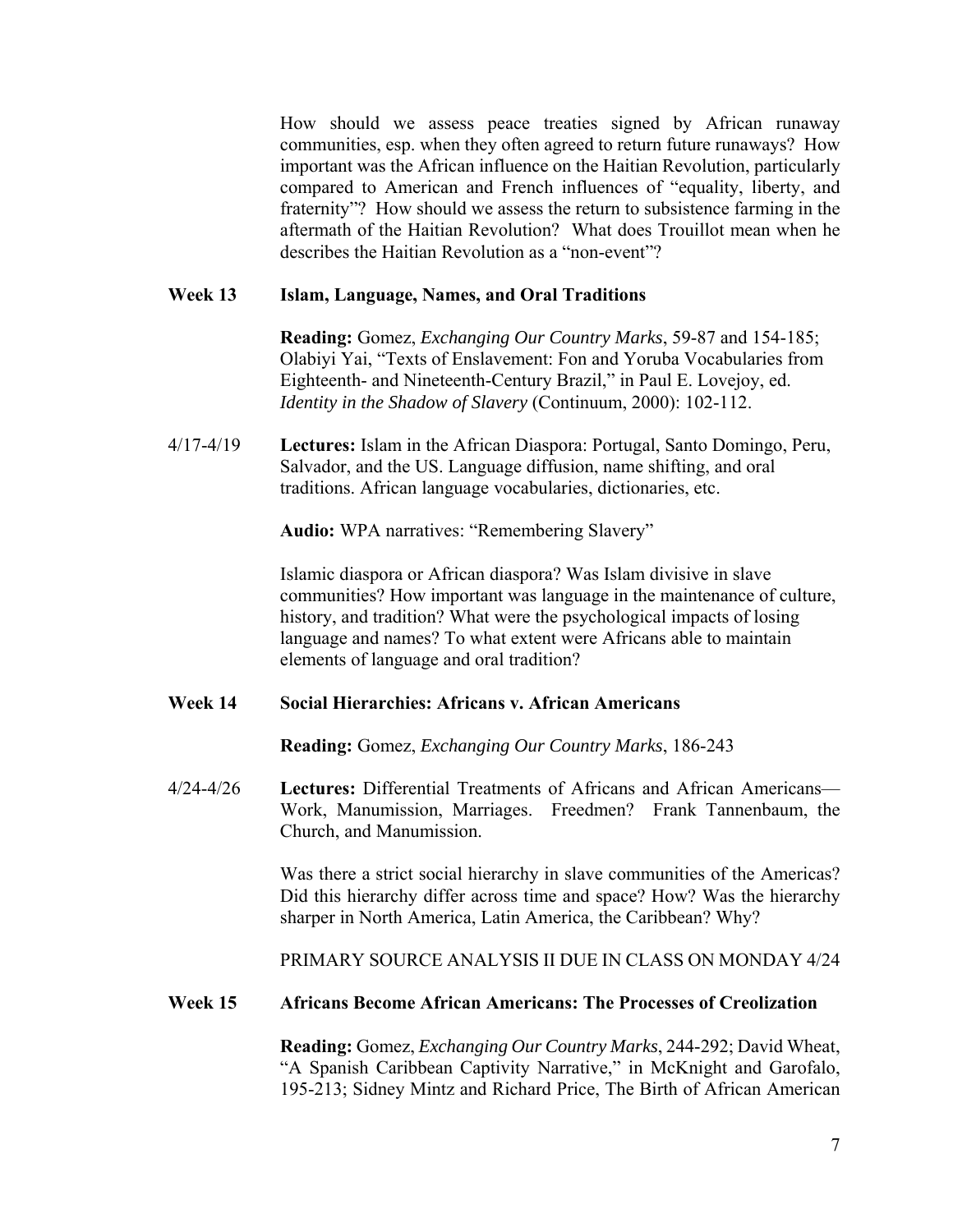Culture: An Anthropological Perspective (Beacon, 1992), 1-37; Thornton, "African Cultural Groups in the Atlantic World," in Thornton, *Africa and Africans in the Making of the Atlantic World*, 183-205; João José Reis, "From Slave to Wealthy African Freedman: The Story of Manuel Joaquim Ricardo," in Lisa A. Lindsay and John Wood Sweet, *Biography and the Black Atlantic* (Penn, 2013), 131-145.

5/1-5/3 **Lectures:** African, Ladino, or Creole?: Slavery in the Atlantic World. The End of the Slave Trade: Its Impact and Importance; Review for Final Exam

> Did Africans in the Americas recreate specific African cultural institutions, or did they weave together a variety of cultural traditions to create distinctly new African-American cultures? What is the difference between an African, a Ladino, and a Creole?

05/10 FINAL EXAM, 5:05 PM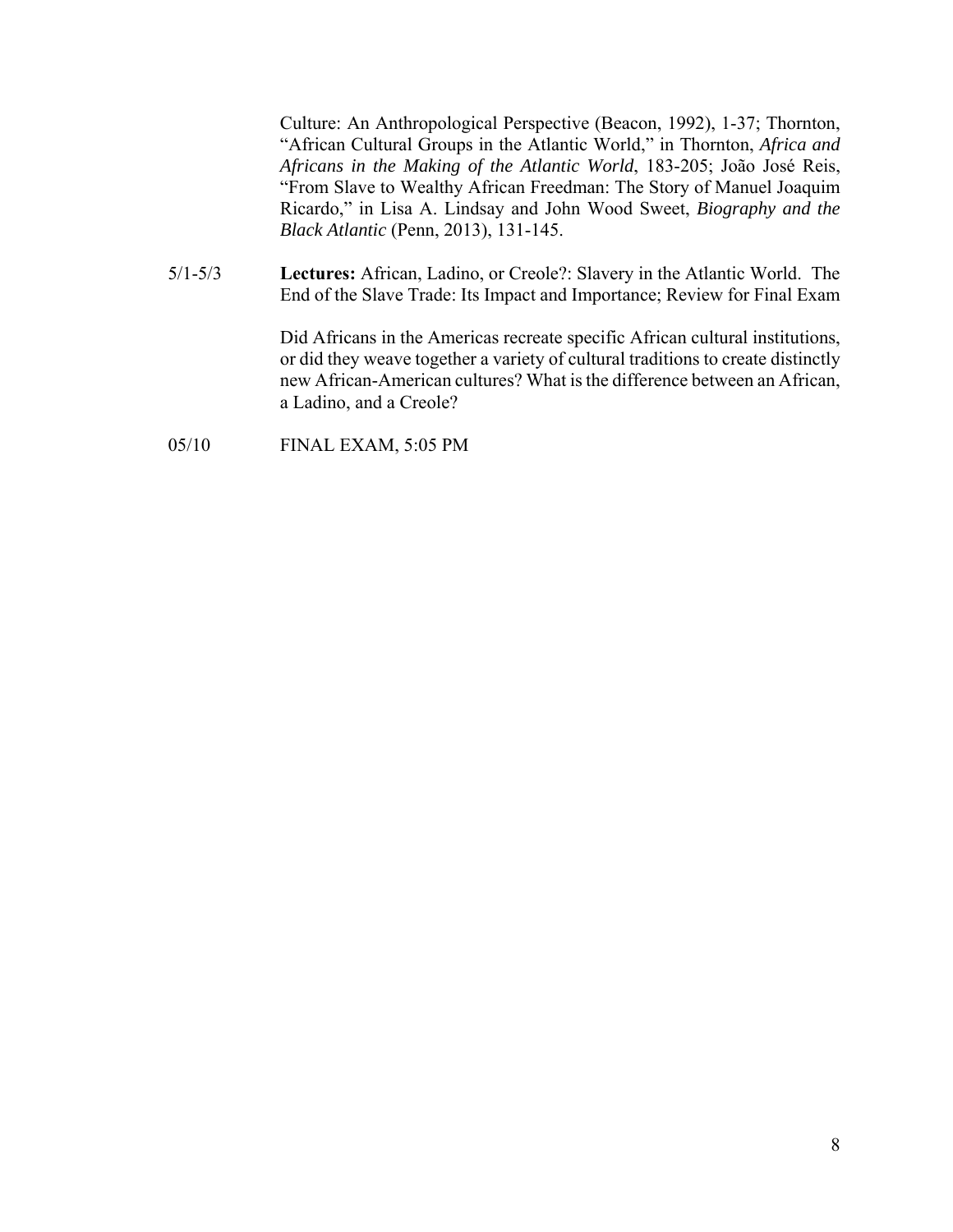# **PRIMARY SOURCE ANALYSIS ASSIGNMENTS**

One of the goals of the course is to teach you basic research methods—how to search, verify, and contextualize your findings. You will also learn how to present your research in a coherent fashion, emphasizing clear, concise writing framed in a critical context. I STRONGLY urge you to consult with me well in advance of the due dates.

Your primary source analyses should be roughly 3-4 pages typed, double-spaced. Though you do not have to follow the sequence of elements listed below, each primary source analysis should incorporate ALL of the following three elements. Mere summary or paraphrase of the document text, without analysis or context, will result in a low grade:

1) The first and most basic element is an introductory section that provides a general overview of the assigned text. What type of source is it and what does it contain? Who is the author? Under what conditions was the source written? When and where was it written?

2) The second element is a critical analysis of the text. At minimum, this will explain the major personalities, events, and/or institutions mentioned in the text. A good analysis will include some critique of the document's content. The best critiques will analyze the document's use of language, its biases, and implied audience and describe how these factors relate to the overall significance of the source.

3) The third element involves placing the source in its proper historical and historiographical contexts. Here, you should explain how and why the text should be understood relative to other historical figures, trends, and events in history. As much as possible, you should also describe how the text fits into ongoing debates about specific problems in the study of diaspora history. You should be able to glean this information from class lectures and other assigned readings.

# **PRIMARY SOURCE PAPER I**

Due in class on Monday February 20 3-4 pages

Using the Burney Historical Newspaper archive, all students must:

1) Search for an article related to the slave trade or the African diaspora. Be mindful that your search terms should accord with the terminology of the day, so you will need to substitute "negro" for "black," "wench" for "woman," "Gold Coast" for Ghana, etc. Other search terms might include "slave," "runaway," "rebellion," "Jamaica," "Quamina," "Quashee," "Coromantee," "Eboe," etc. Be creative in your searches!

2) Upon settling on an article, you should use the details in the article—names, places, etc.—to expand your search. You might start by seeing if there are key words in the article that appear in OTHER articles in the Burney newspapers. Thus, you would search again in the newspapers, using only those secondary terms. Then, you could move on to other databases at your disposal, including google books, the slave trade data base, etc. For example, if you find an article about a shipboard